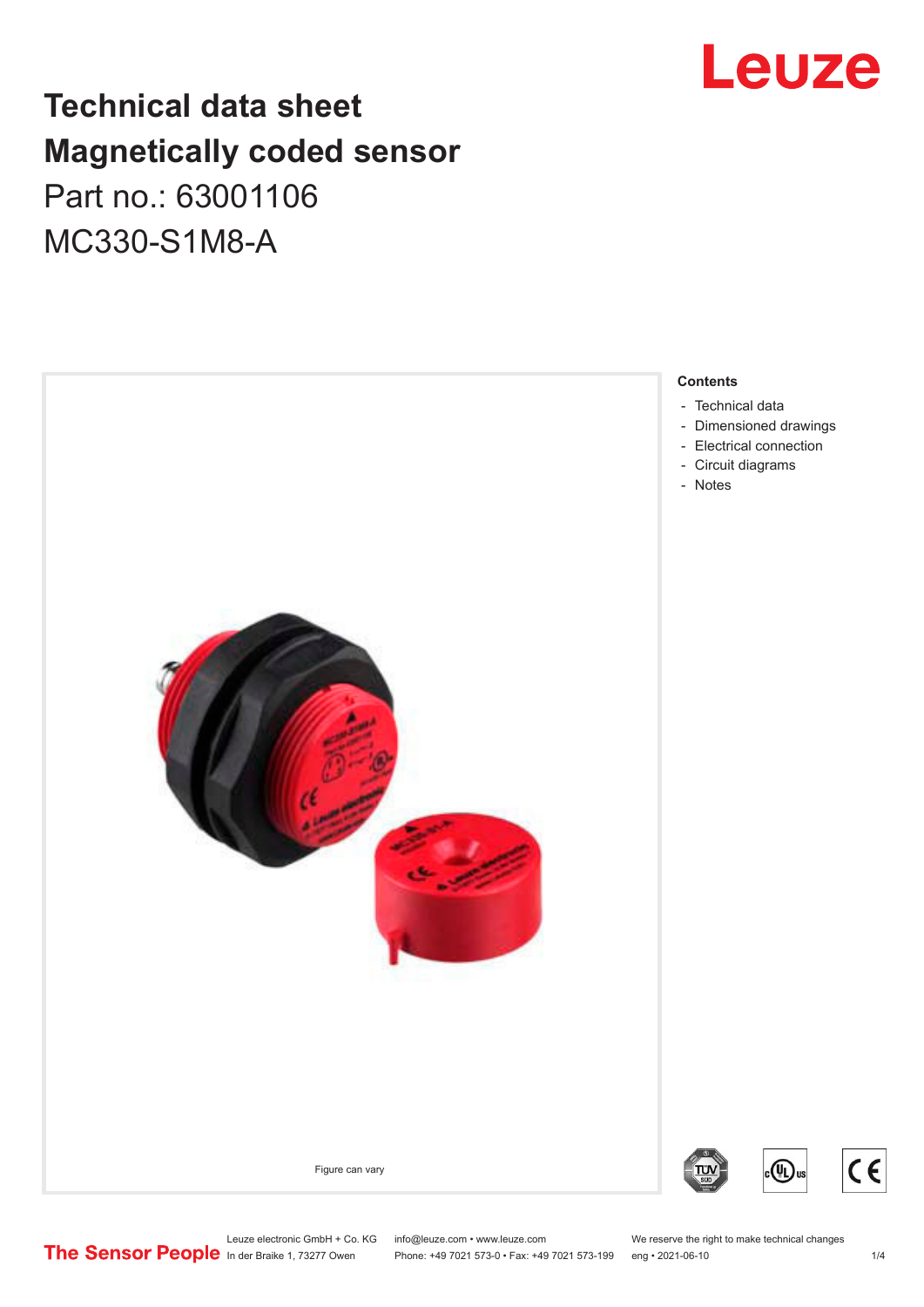### <span id="page-1-0"></span>**Technical data**

# Leuze

#### **Mechanical data**

| <b>Basic data</b>                                                     |                                                                                                                                    |
|-----------------------------------------------------------------------|------------------------------------------------------------------------------------------------------------------------------------|
| <b>Series</b>                                                         | MC330                                                                                                                              |
| <b>Functions</b>                                                      |                                                                                                                                    |
| <b>Functions</b>                                                      | Integration in control circuits up to cate-<br>gory 4 in accordance with EN ISO<br>13849-1                                         |
|                                                                       | Safety system in combination with an<br>evaluation unit such as the MSI-MC310<br>safety relay or the MSI 400 safety<br>controller. |
| <b>Characteristic parameters</b>                                      |                                                                                                                                    |
| Mission time $T_{M}$                                                  | 20 years, EN ISO 13849-1                                                                                                           |
| Category                                                              | Up to 4, depending on evaluation, 1<br>sensor connected. EN ISO 13849-1                                                            |
| B10 <sub>a</sub>                                                      | 20,000,000 number of cycles                                                                                                        |
| <b>Electrical data</b>                                                |                                                                                                                                    |
| <b>Protective circuit</b>                                             | <b>Current limitation</b>                                                                                                          |
|                                                                       | Short circuit protected, Via e.g. MSI-<br>MC310, MSI 400                                                                           |
| <b>Contact allocation</b>                                             | $1NC + 1NO$                                                                                                                        |
| <b>Contact type</b>                                                   | Reed contacts (magnetically sensitive)                                                                                             |
| Requirement on the voltage supply<br>when used acc. to cULus (UL 508) | Class 2 Circuits                                                                                                                   |
| Outputs                                                               |                                                                                                                                    |
| Max. switching voltage                                                | 27 V AC/DC                                                                                                                         |
| Switching current, max.                                               | 500 mA                                                                                                                             |
| <b>Timing</b>                                                         |                                                                                                                                    |
| <b>Response time</b>                                                  | 3 ms                                                                                                                               |
| <b>Connection</b>                                                     |                                                                                                                                    |
| <b>Number of connections</b>                                          | 1 Piece(s)                                                                                                                         |
| <b>Connection 1</b>                                                   |                                                                                                                                    |
| <b>Function</b>                                                       | Contact connection                                                                                                                 |
| <b>Type of connection</b>                                             | Connector                                                                                                                          |
| <b>Thread size</b>                                                    | M <sub>8</sub>                                                                                                                     |
| <b>Material</b>                                                       | Metal                                                                                                                              |
| No. of pins                                                           | 4-pin                                                                                                                              |
|                                                                       |                                                                                                                                    |

| Design                                                                            | Cylindrical                                                     |
|-----------------------------------------------------------------------------------|-----------------------------------------------------------------|
| <b>Thread size</b>                                                                | M30                                                             |
| Length                                                                            | 36 mm                                                           |
| <b>Housing material</b>                                                           | Plastic                                                         |
| <b>Plastic housing</b>                                                            | Glass fiber reinforced (PPS), self-<br>extinguishing            |
| Net weight                                                                        | 84 g                                                            |
| <b>Housing color</b>                                                              | Red                                                             |
| <b>Type of fastening</b>                                                          | Mounting thread                                                 |
| Installation position                                                             | Arbitrary, provided housing markings are<br>aligned             |
| <b>Switch type</b>                                                                | Type 4 interlock device, contactless<br>actuation, EN ISO 14119 |
| <b>Approach actuation directions</b>                                              | 3-dimensional                                                   |
| <b>Mechanical life time</b>                                                       | 10,000,000 actuation cycles                                     |
| <b>External actuator</b>                                                          | Magnetically coded                                              |
| Cut-out point (OFF), min.                                                         | $12 \text{ mm}$                                                 |
| Assured cut-out distance (Sar), min.                                              | $14 \text{ mm}$                                                 |
| Assured cut-in distance (Sao), max.                                               | 6 <sub>mm</sub>                                                 |
| Switching tolerance (without<br>ferromagnetic materials in immediate<br>vicinity) | $-1$ 1 mm                                                       |
| Distance to other magnetic sensors,<br>min.                                       | 50 mm                                                           |
| Approach speed, min.                                                              | $0.05 \; \text{m/s}$                                            |
| <b>Environmental data</b>                                                         |                                                                 |

| Ambient temperature, operation    | -20  70 °C    |
|-----------------------------------|---------------|
| Degree of contamination, external | 3. EN 60947-1 |

#### **Certifications**

| Degree of protection                                               | IP 67                                |
|--------------------------------------------------------------------|--------------------------------------|
| <b>Certifications</b>                                              | c UL US                              |
|                                                                    | TÜV Süd (with suitable safety relay) |
| Test procedure for EMC in accordance EN 60947-5-3<br>with standard |                                      |
|                                                                    | EN 61000-6-2                         |
|                                                                    | EN 61000-6-3                         |
| Test procedure for oscillation in<br>accordance with standard      | EN 60947-5-3                         |
| Test procedure for shock in<br>accordance with standard            | EN 60947-5-3                         |

#### **Classification**

| <b>Customs tariff number</b> | 90328900 |
|------------------------------|----------|
| eCl@ss 5.1.4                 | 27272402 |
| eCl@ss 8.0                   | 27272402 |
| eCl@ss 9.0                   | 27272402 |
| eCl@ss 10.0                  | 27272402 |
| eCl@ss 11.0                  | 27272402 |
| <b>ETIM 5.0</b>              | EC002544 |
| <b>ETIM 6.0</b>              | EC002544 |
| <b>ETIM 7.0</b>              | EC002544 |

Leuze electronic GmbH + Co. KG info@leuze.com • www.leuze.com We reserve the right to make technical changes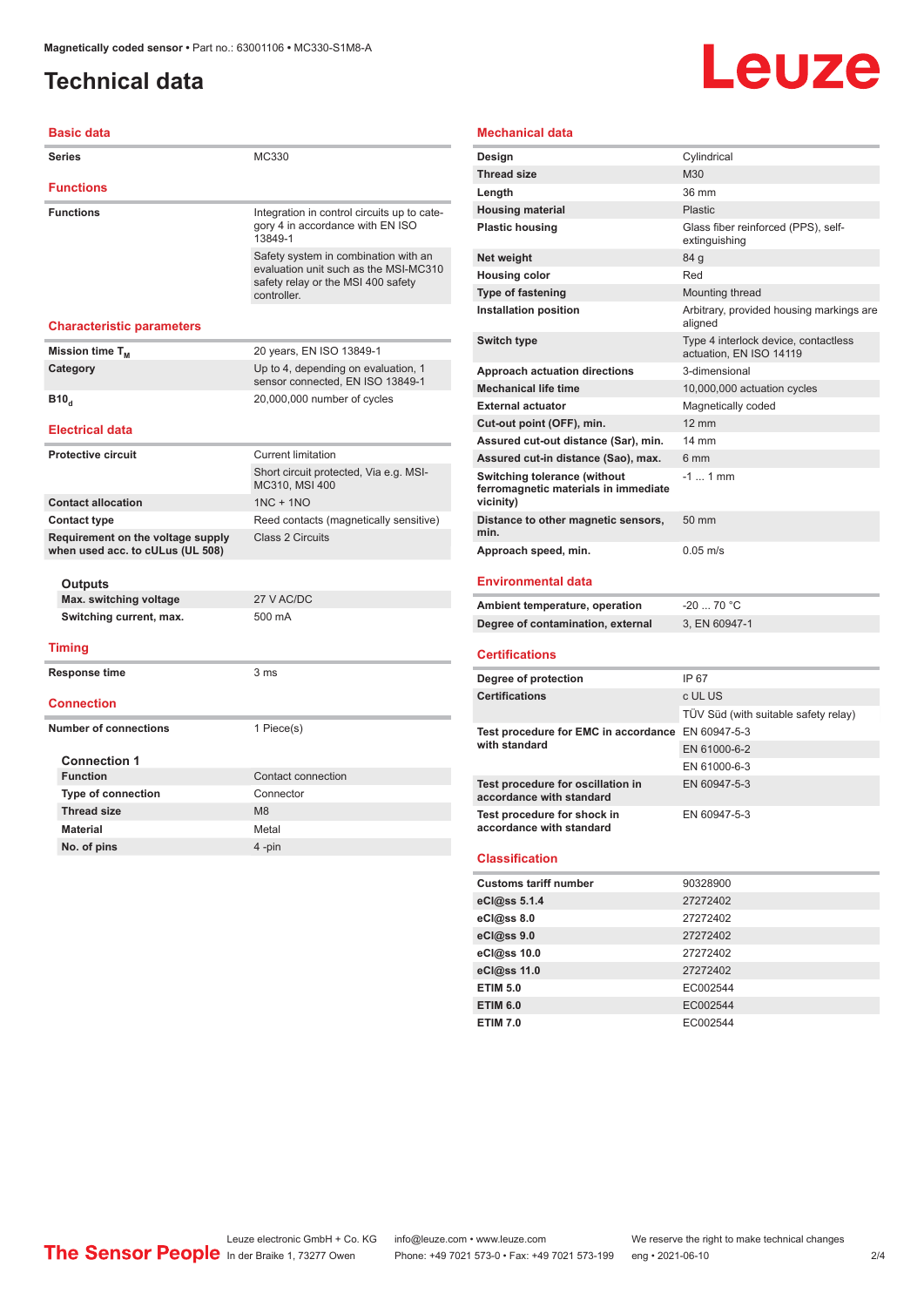### <span id="page-2-0"></span>**Dimensioned drawings**

All dimensions in millimeters

#### Dimensions of sensor and actuator



## **Electrical connection**

#### **Connection 1**

| <b>Function</b>    | Contact connection                                        |
|--------------------|-----------------------------------------------------------|
| Type of connection | Connector                                                 |
| <b>Thread size</b> | M <sub>8</sub>                                            |
| <b>Type</b>        | Male                                                      |
| <b>Material</b>    | Metal                                                     |
| No. of pins        | $4$ -pin                                                  |
| Assignment         | Representation of contacts without activation by actuator |

| <b>Pin</b> | <b>Pin assignment</b> | <b>Conductor color</b> |
|------------|-----------------------|------------------------|
|            | <b>NO</b>             | <b>Brown</b>           |
|            | <b>NO</b>             | White                  |
|            | NC.                   | <b>Blue</b>            |
|            | N <sub>C</sub>        | <b>Black</b>           |





### **Notes**

| <b>Observe intended use!</b>                                                                                                            |
|-----------------------------------------------------------------------------------------------------------------------------------------|
| $\&$ The product may only be put into operation by competent persons.<br>$\%$ Only use the product in accordance with its intended use. |

## Leuze

2

1 X 3 3

4